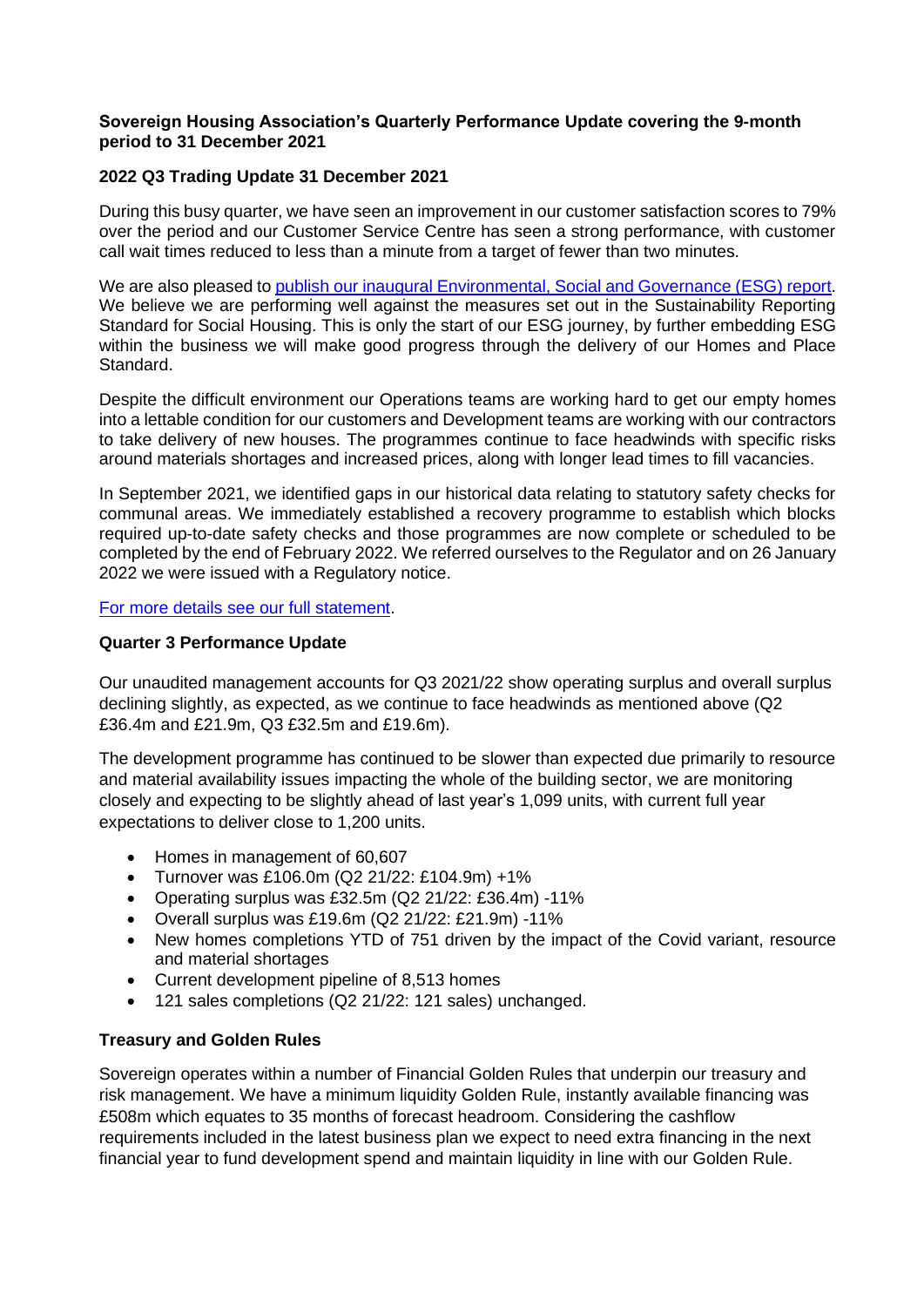There is significant headroom against our Interest Cover and Gearing Golden Rules, creating protection against our underlying debt facility covenants.

| Protection                        | Forecast        | Trend     | Threshold      | Headroom             | <b>Definition</b>                                                                                                                                                                                                                                                                                  |
|-----------------------------------|-----------------|-----------|----------------|----------------------|----------------------------------------------------------------------------------------------------------------------------------------------------------------------------------------------------------------------------------------------------------------------------------------------------|
| principle                         |                 |           |                |                      |                                                                                                                                                                                                                                                                                                    |
| Liquidity                         | 35              | $\vee$    | < 18<br>months | 17 months            | 18 months as a minimum,<br>where available cash plus<br>committed and ready-to-<br>draw borrowing facilities<br>(excluding retained<br>bonds) must exceed<br>forecast cash flows<br>excluding all uncommitted<br>development spend and<br>all income from<br>development sales and<br>asset sales. |
| Market risk                       | 15.6%           | $\vee$    | < 40%          | 24.4%<br>£101.7m     | Sales / turnover                                                                                                                                                                                                                                                                                   |
| Performance                       | 32.9%           | $\Lambda$ | > 30%          | 2.9%<br>£10.1m       | Operating surplus<br>(excluding all<br>development and asset<br>sales) / turnover on rolling<br>three year basis                                                                                                                                                                                   |
| Sustainability-<br>interest cover | 234.3%<br>£141m | $\vee$    | >121%<br>>110% | 113%<br>£68m<br>124% | 10% minimum level of<br>headroom against all<br>lenders' interest cover<br>covenants                                                                                                                                                                                                               |
|                                   |                 |           |                | £75m                 | <b>Tightest covenant</b>                                                                                                                                                                                                                                                                           |
| Sustainability -<br>gearing       | 44.6%           | $\vee$    | < 71.25%       | 27%<br>£1221m        | 5% minimum headroom<br>against all lenders'<br>gearing covenants                                                                                                                                                                                                                                   |
|                                   | £2048m          |           | <75%           | 30%<br>£1393m        | <b>Tightest covenant</b>                                                                                                                                                                                                                                                                           |

We continue to maintain headroom against all our Golden Rules.

### **Corporate Affairs**

Sovereign is actively engaging with political stakeholders on social housing regulation, including submissions to the Levelling-Up, Housing and Communities Select Committee inquiry into the regulation of social housing and the government's consultation on new Tenant Satisfaction Measures.

We are working closely with Homes England to address the challenges faced by leaseholders in buildings requiring fire safety remediation or the removal of unsafe cladding and we were recently successful in a bid for funding to support this work. We await the outcome of the government's recent commitment that leaseholders should not have to pay for this work themselves.

In January 2022, Mark Washer met with Steve Brine MP to visit a new scheme in Winchester, along with development partners Berkeley.

The Chair of our Resident Board Partnership, Joyce Ward, was awarded an MBE in the New Year's Honours List, in recognition of her contribution to the social housing sector.